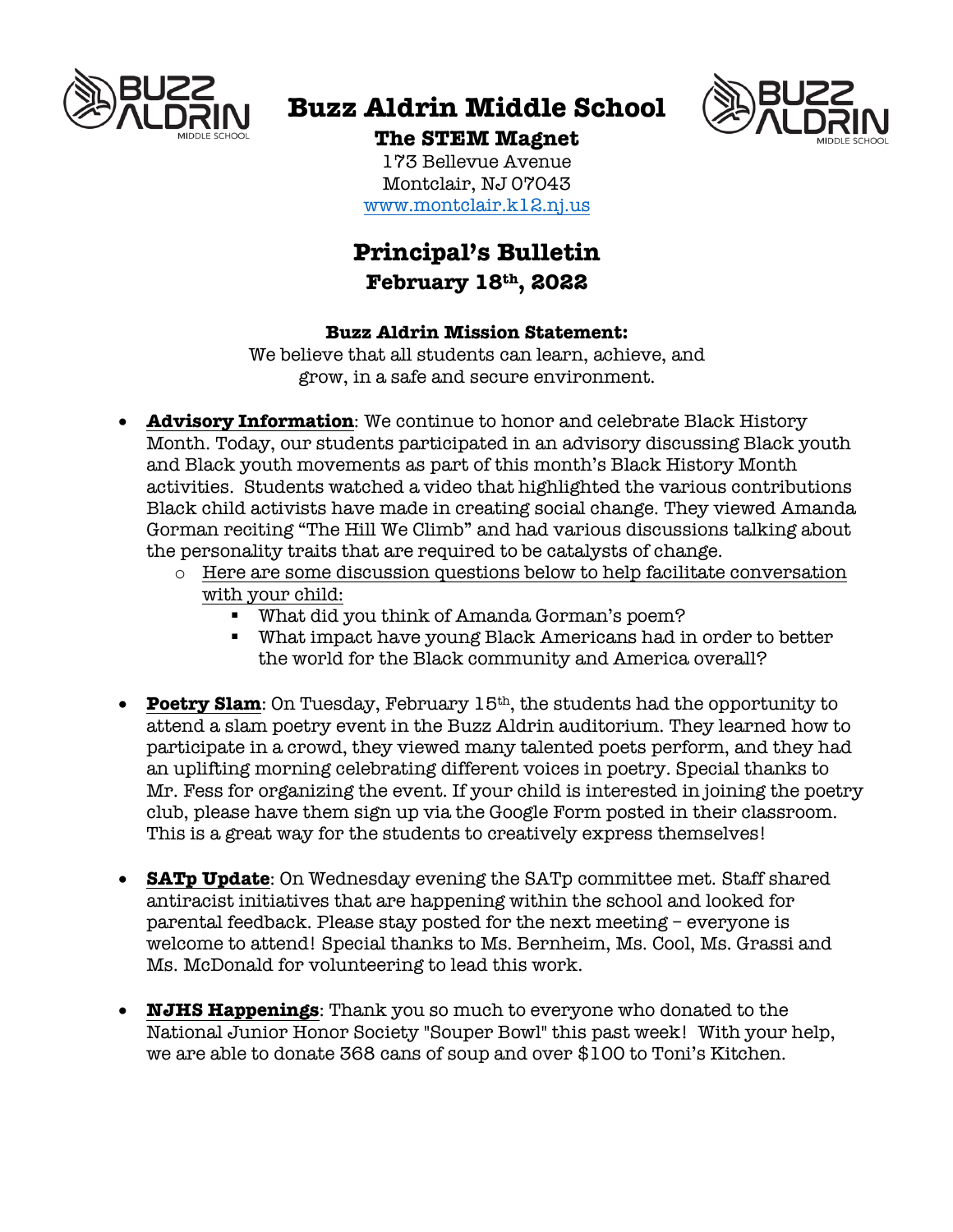- We are no longer issuing loaner Chromebook devices to students. Students will be responsible for bringing their own charged devices to school. Additionally, we are not accepting parent drop-offs for any items other than Chromebooks.
- **Yearbooks**: Yearbooks are now on sale! To order your copy of the yearbook please visit https://www.jostens.com/yearbooks/students-and-parents/aboutyearbooks, or reach out to Mrs. Mintz (jmintz@montclair.k12.nj.us) with any questions. Please see the attached Yearbook flyer.
- **Set Painting Club - The Little Mermaid Jr. - The Musical:** Our evening Set Painting / Props Club sessions are quickly approaching. We are now accepting sign ups and space is limited. Our Set Design Elective class will be ready to pass us our beautiful designs in the next two weeks. We will begin to make them come alive in color beginning in February. All participants will receive community service hours. Break out your painting clothes and come join the fun! **FOR MORE INFORMATION & TO REGISTER your student for an email invite to our google classroom:** Please email Karen-Ann Kaelin-Panico Theatrical Producing Director / Set Design Director kpanico@montclair.k12.nj.us Thank you for supporting the BAMS Theater Department!
- **Attention 8th grade art students:** If you are interested in submitting a portfolio to apply for Art 1 Honors at Montclair High School, please email Ms. Leard at aleard@montclair.k12.nj.us for more information. There is a Google Classroom to join, and there will be a Zoom Q & A session in February. Portfolios are due mid-April, so if you think you might be interested, don't delay!
- **MFEE Update**: Please see the following message from the MFEE: The Montclair Fund for Educational Excellence (MFEE) is our town's local education fund that supports all Montclair students, teachers, staff, and caregivers. Buzz Aldrin students receive social/emotional support and innovative teaching tools through MFEE grants, teachers boost their learning through out-of-the-box Professional Development grants, families get resources and support through MFEE Programs like Learning Circles on Race, PEEPs/Little PEEPs, and Navegadores Escolares. Your donations - no matter how small - fuel all of this work! MFEE's Annual Appeal is in its final weeks, and your donation to MFEE can win up to \$2,000 for our school! From **now until February 28th**, any donor who gives \$20 and above will be

entered in a lottery to award a \$1,000 grant to their favorite school. Be sure to "credit" Buzz Aldrin's team page when donating. This will enter Buzz Aldrin in a SECOND lottery to win an ADDITIONAL \$1,000 grant. While you're there, check out all of the ways that your donations boost learning at Buzz Aldrin. Donate here: https://givebutter.com/mfeeforthem2022/buzzaldrin

- o Check out how happy last year's appeal winners were when they received the news! Watch video.
- $\circ$  MFEE is continuing its PEEPs program and still has space for new students. If you are interested in having your child participate, please click on the link above